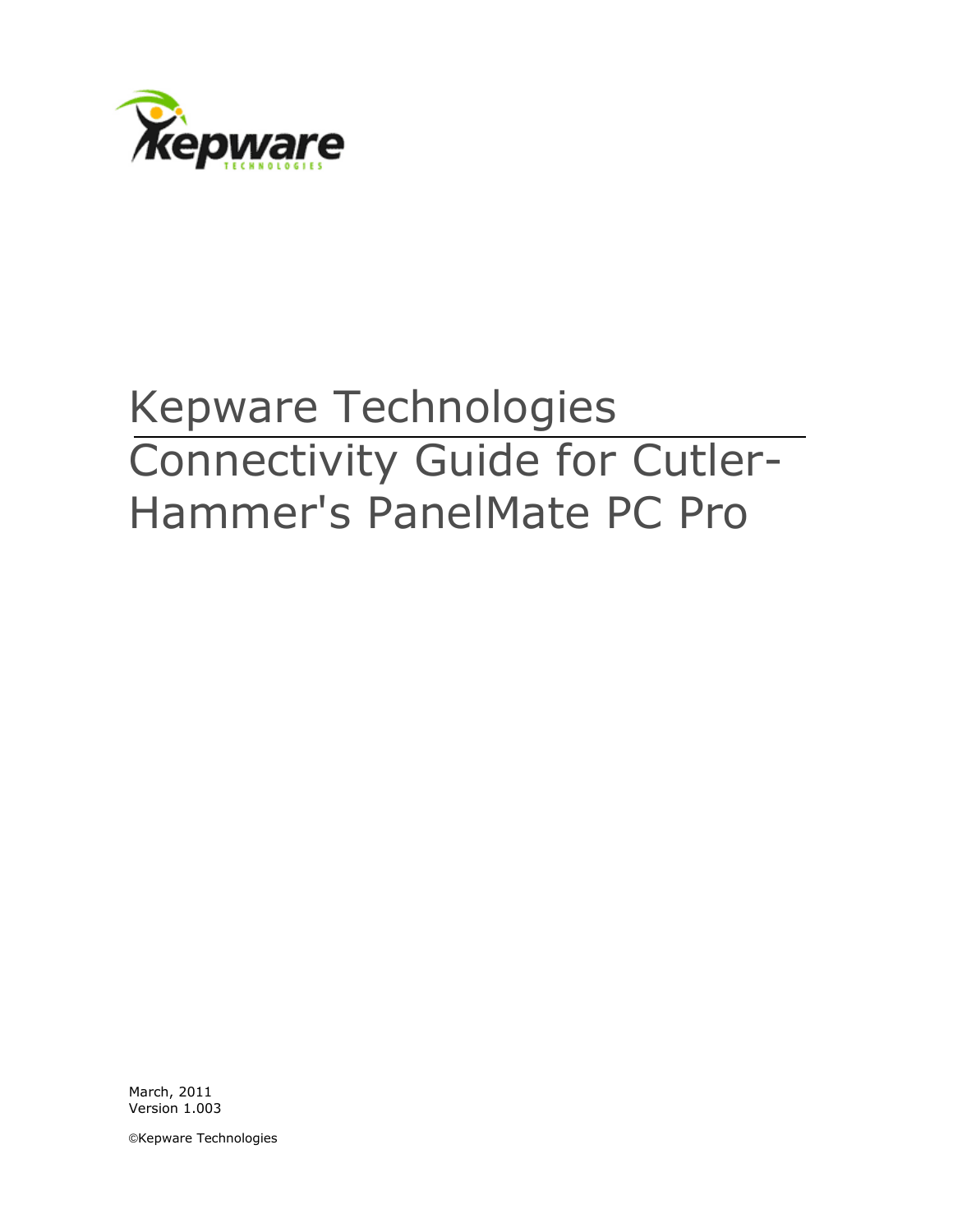## Table of Contents

| 2. |  |  |
|----|--|--|
|    |  |  |
|    |  |  |
|    |  |  |
|    |  |  |
| 3. |  |  |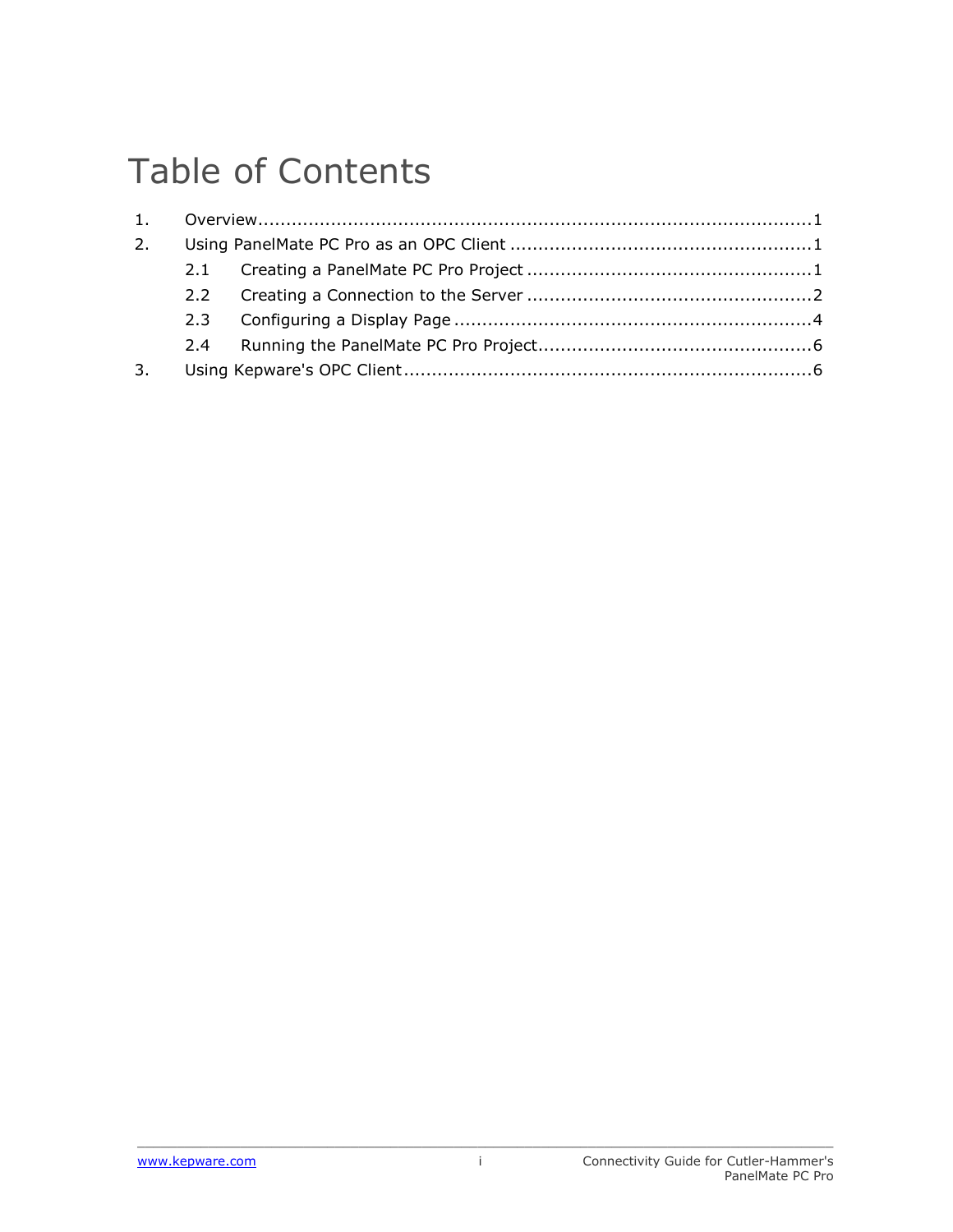#### <span id="page-2-0"></span>**1.Overview**

This document intends to discuss how to use Cutler-Hammer's PanelMate PC Pro to create an OPC connection to the server.

**Note:** KEPServerEX can also be a DDE server to PanelMate. If the node is defined as a DDE node in PanelMate, KEPServerEX will be an Advanced DDE server.

## <span id="page-2-1"></span>**2.Using PanelMate PC Pro as an OPC Client**

All Cutler-Hammer PanelMate PC Pro versions 1.10 and greater support OPC client connectivity. The following examples use version 1.10.

- <span id="page-2-2"></span>2.1 Creating a PanelMate PC Pro Project
	- 1. From the **Start** menu, select the **PanelMate** folder and then click on **PanelMate Power Pro Software**. This will invoke the **PanelMate PC Configuration Editor**, which will open to a default database model window.
	- 2. Expand **Configurations** and then select **PanelMate PC**. Then, click **New**.



3. Next, specify a name for the new configuration in **Name**. In this example, "OPC\_Example" is used.

| <b>New Configuration</b>             |                       | $\vert x \vert$              |
|--------------------------------------|-----------------------|------------------------------|
| <b>Product Type:</b><br>PanelMate PC |                       | Preview                      |
| Configuration                        |                       |                              |
| Name: OPC_Example                    |                       |                              |
| <b>Description:</b>                  |                       |                              |
|                                      |                       |                              |
| <b>Product Options</b>               |                       | <b>Auto Centering</b>        |
| $\overline{X}$ Color Display         | Allen-Bradley DH-485  | <b>Device Names</b>          |
| <b>High Capacity Unit</b><br>⊠       | <b>Modicon Modbus</b> | <b>Indicator Labels</b>      |
| X Advanced Trending Template         |                       | <b>Control Button Labels</b> |
| <b>OK</b>                            | Help<br>Cancel        |                              |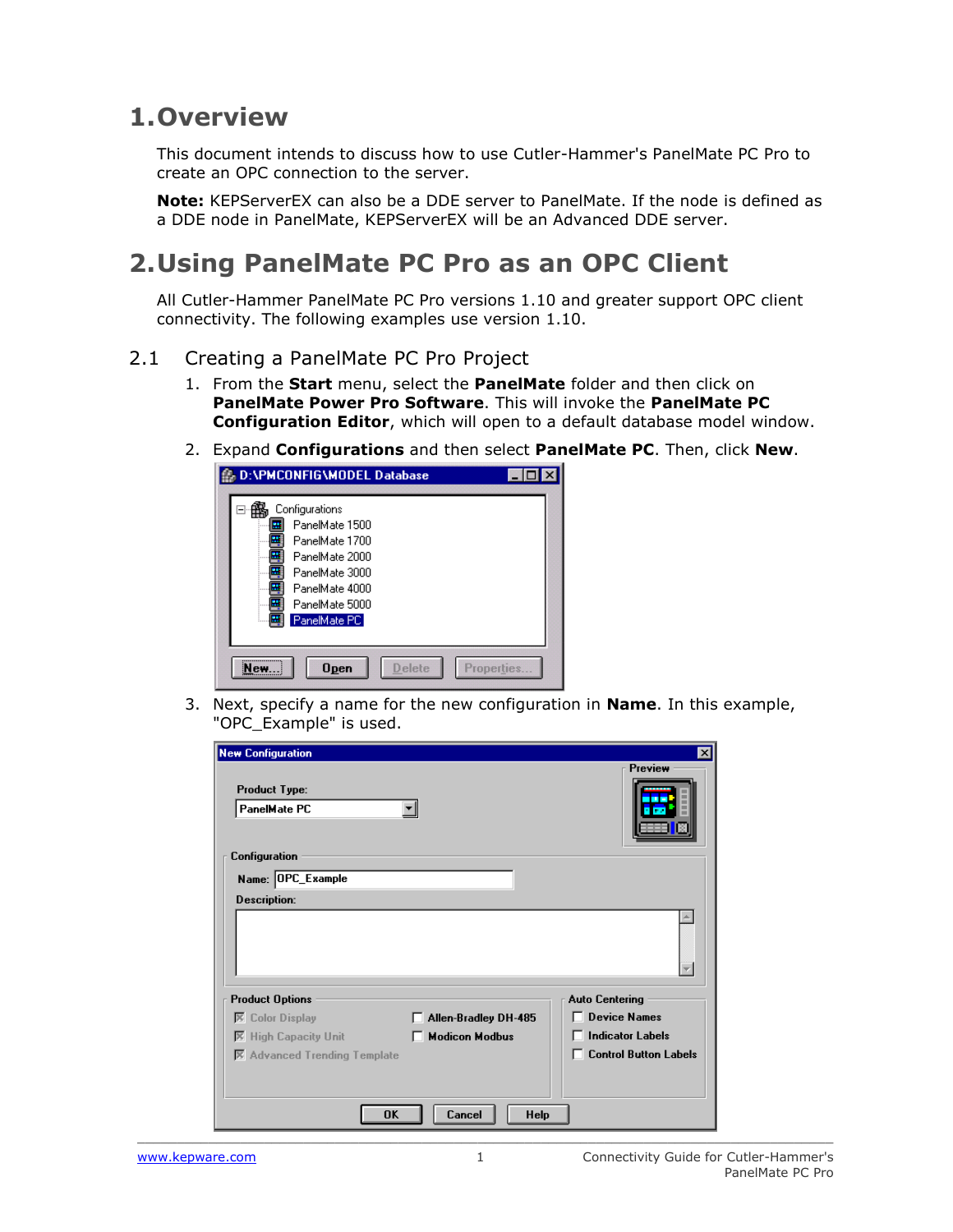- 4. Once finished, click **OK**.
- <span id="page-3-0"></span>2.2 Creating a Connection to the Server
	- 1. In the PanelMate PC tree list, locate and expand the name of the newly created configuration. Then, double-click **PLC Name and Port Table**.

| D:\PMCONFIG\MODEL Database                  |  |
|---------------------------------------------|--|
| Configurations                              |  |
| PanelMate 1500<br>æ                         |  |
| PanelMate 1700                              |  |
| ш<br>PanelMate 2000                         |  |
| 粵<br>PanelMate 3000                         |  |
| PanelMate 4000<br>щ                         |  |
| PanelMate 5000                              |  |
| PanelMate PC                                |  |
| <b>OPC</b> Example<br>ш<br>▭                |  |
| <b>Configuration Pages</b><br>h             |  |
| Screen Fonts<br>FF.                         |  |
| Symbol Library                              |  |
| System Parameters<br>翻                      |  |
| ð<br>PLC Name and Port Table                |  |
| Message Library                             |  |
| System Online Labels                        |  |
|                                             |  |
| Delete<br>Open<br><b>Properties.</b><br>New |  |

2. In the **Device Use** drop-down menu, select **OPC Server**.

| <b>PLC Name and Port Table</b>                         | $\mathbf{x}$                       |
|--------------------------------------------------------|------------------------------------|
| <b>Port Parameters</b>                                 |                                    |
| Device Use<br>Port                                     | <b>Local ID</b>                    |
| OPC Server<br>$\frac{1}{2}$                            | Ø<br>Port Settings                 |
| (No Usage)<br>(Unequipped - No interface board)<br>1/0 |                                    |
|                                                        | <b>Unsolicited Device</b>          |
| Device Use:                                            | Local ID:                          |
| <b>OPC</b> Server                                      | Iо                                 |
|                                                        |                                    |
| <b>PLC Name Parameters</b>                             |                                    |
| <b>Item Name</b><br>Port Model                         | Remote Tag File Path & Name<br>Add |
| 1: $\langle$ New entry $\rangle$                       |                                    |
|                                                        | Change                             |
|                                                        | Copy                               |
|                                                        |                                    |
|                                                        | Paste                              |
|                                                        | <b>Delete</b>                      |
|                                                        |                                    |
| Name: plc1<br>Model:                                   | Tag File.                          |
| Remote $ID: 0$<br>Port: $ 1$                           | <b>Default</b><br><b>PLC Name:</b> |
| <b>OK</b><br>Cancel                                    | <b>Help</b>                        |

**Note:** In the **Port Parameters** window, Port 1 will be displayed as OPC Server.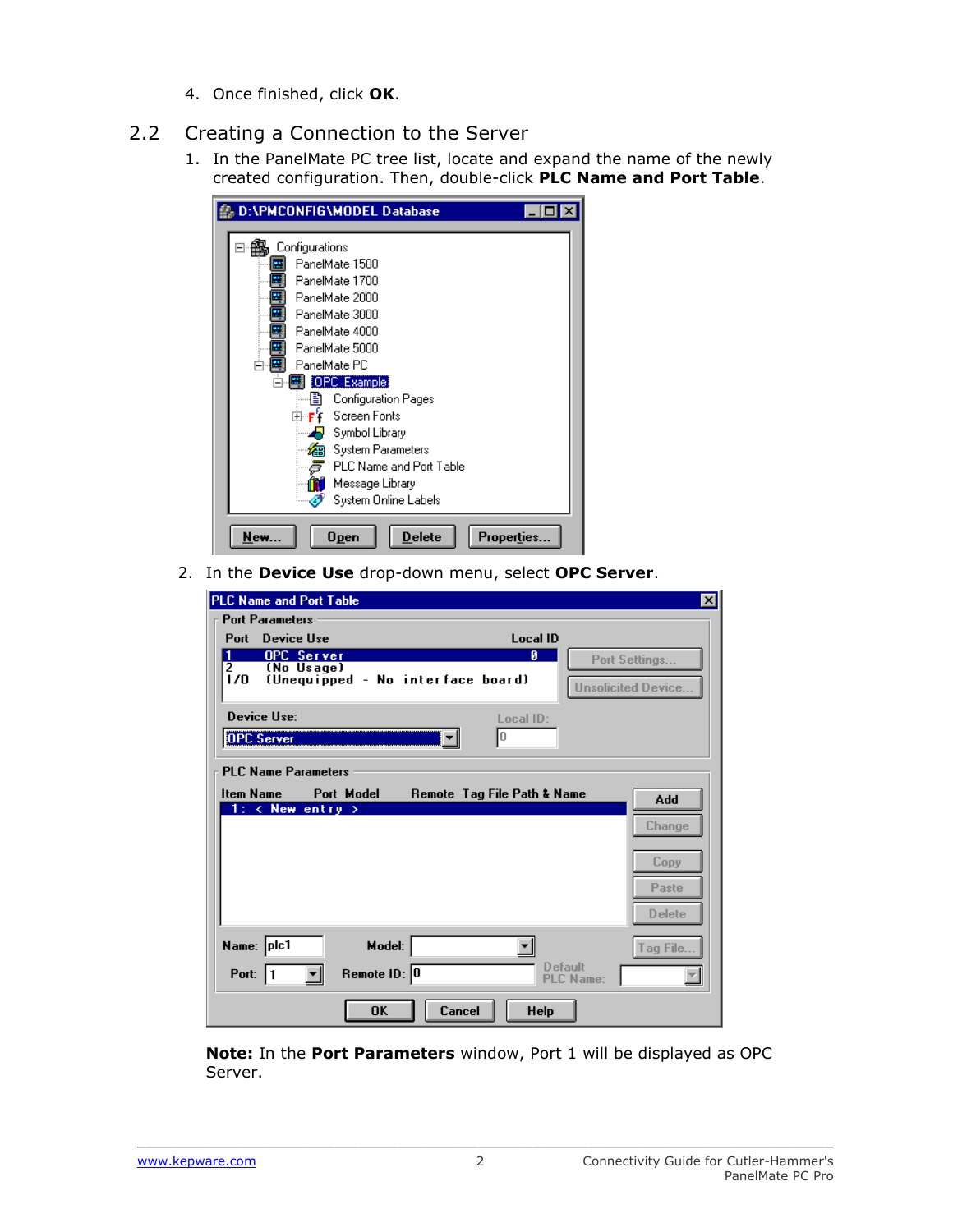3. Next, click **Add**.

| PLC Name and Port Table                                       | $\vert x \vert$                                                        |
|---------------------------------------------------------------|------------------------------------------------------------------------|
| <b>Port Parameters</b>                                        |                                                                        |
| Device Use<br>Port                                            | <b>Local ID</b>                                                        |
| OPC Server<br>$\frac{1}{2}$                                   | Ø<br>Port Settings                                                     |
| (No Usage)<br>1/0<br>(Unequipped - No interface board)        | <b>Unsolicited Device</b>                                              |
| Device Use:<br>Local ID:                                      |                                                                        |
| lo<br><b>OPC Server</b>                                       |                                                                        |
| <b>PLC Name Parameters</b>                                    |                                                                        |
| Port Model<br><b>Item Name</b><br>Remote Tag File Path & Name |                                                                        |
| 1:p1c1<br>Ø                                                   | Add                                                                    |
| 2: <b>New entry</b> >                                         | Change                                                                 |
|                                                               |                                                                        |
|                                                               | Copy                                                                   |
|                                                               | Paste                                                                  |
|                                                               | Delete                                                                 |
|                                                               |                                                                        |
| Name: plc2<br>Model:                                          | Tag File                                                               |
| Remote $ID:  0 $<br>Port: $ 1$<br>$\overline{\phantom{a}}$    | <b>Default</b><br>plc1<br>$\overline{\phantom{a}}$<br><b>PLC Name:</b> |
| <b>OK</b><br>Cancel                                           | <b>Help</b>                                                            |

4. In **PLC Name Parameters**, select item 1. This is PLC1 on port 1.

| <b>PLC Name and Port Table</b>                                     | $\vert x \vert$                            |
|--------------------------------------------------------------------|--------------------------------------------|
| <b>Port Parameters</b>                                             |                                            |
| Device Use<br>Port                                                 | <b>Local ID</b>                            |
| OPC Server<br>1<br>$\overline{2}$<br>(No Usage)                    | Ø<br>Port Settings                         |
| 170.<br>(Unequipped - No interface board)                          | <b>Unsolicited Device</b>                  |
|                                                                    |                                            |
| Device Lise:                                                       | Local ID:                                  |
| <b>OPC Server</b>                                                  | Iо                                         |
|                                                                    |                                            |
| <b>PLC Name Parameters</b>                                         |                                            |
| Port Model<br>Item Name                                            | Remote Tag File Path & Name<br>Add<br>й    |
| 1:p c1<br>$2: \left\langle \right\rangle$ New entry $\left\rangle$ | Change                                     |
|                                                                    |                                            |
|                                                                    | Copy                                       |
|                                                                    |                                            |
|                                                                    | Paste                                      |
|                                                                    | <b>Delete</b>                              |
|                                                                    |                                            |
| Name: plc1<br>Model:                                               | <b>OPC Setup</b><br>Tag File               |
| Remote ID: 0<br>Port:                                              | <b>Default</b><br>plc1<br><b>PLC Name:</b> |
| OK                                                                 | Cancel<br>Help                             |

5. Next, click **OPC Setup**.

| <b>OPC Server Setup For Device: plc1</b> |  |
|------------------------------------------|--|
| Server Name:                             |  |
| KEPware.KEPServerEX.V4                   |  |
| <b>Access Path Name:</b>                 |  |
| Channel 1.Device 1                       |  |
|                                          |  |
| Cancel<br>Help<br>OK                     |  |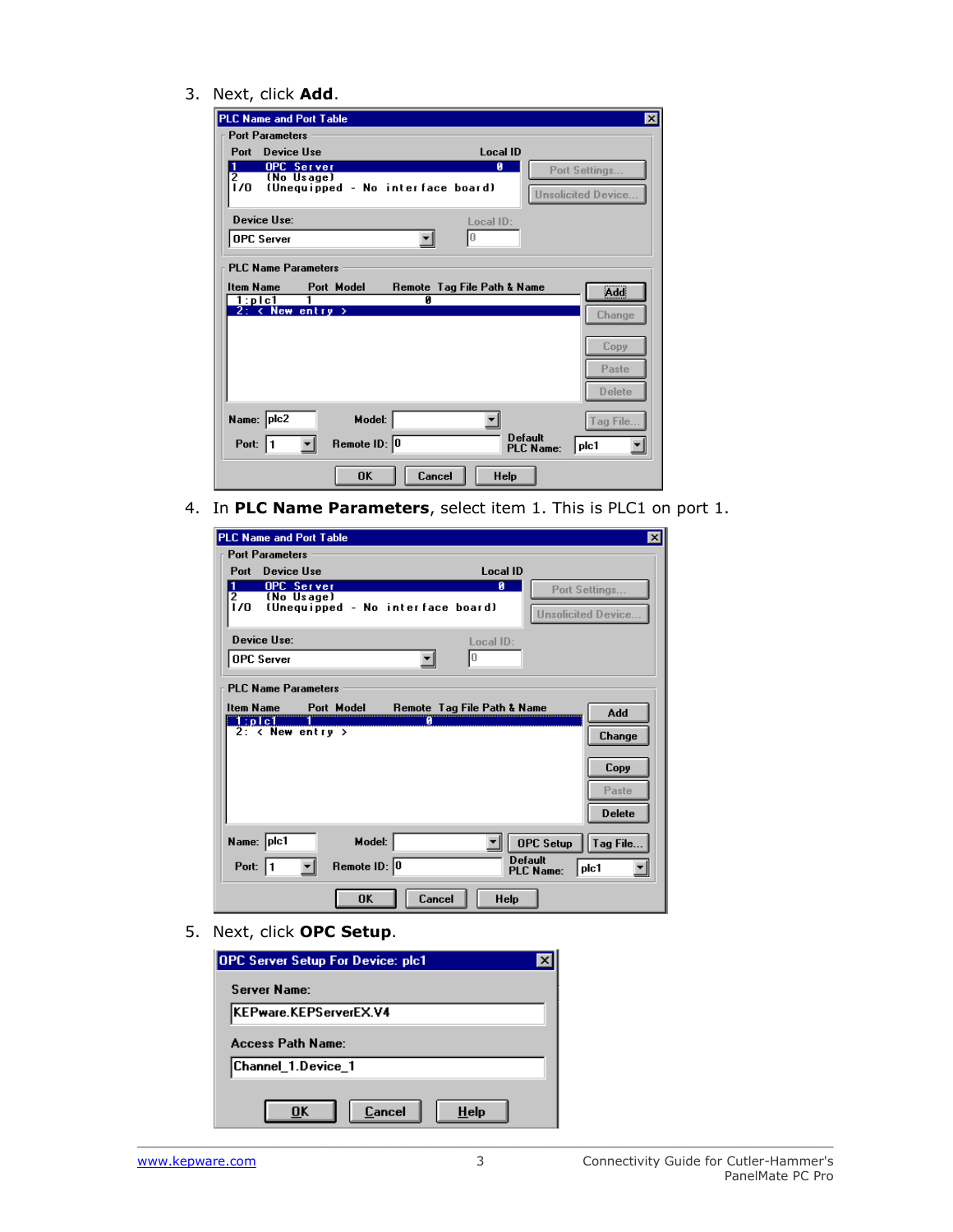- 6. In **Server Name**, enter "KEPware.KEPServerEX.V4".
- 7. In **Access Path Name**, enter an access path for the device. This example points to Device 1 on Channel 1.

**Note:** An Access Path Name should only be entered if only one device is being connected to from PanelMate. Otherwise, users can leave this path blank and assign the Access Path Name in the item references.

8. Once finished, click **OK**. Then, click **OK** again.

#### <span id="page-5-0"></span>2.3 Configuring a Display Page

- 1. In the PanelMate PC tree list, locate and select **Configuration Pages**. Then, click **New**.
- 2. In **Title**, specify a name for the configuration page. In this example, "OPC Example" is used.

| <b>New Configuration Page</b>                |                           |  |  |  |  |  |
|----------------------------------------------|---------------------------|--|--|--|--|--|
| Page                                         |                           |  |  |  |  |  |
| Number: $\begin{bmatrix} 0 \\ \end{bmatrix}$ |                           |  |  |  |  |  |
| Title: OPC Example                           |                           |  |  |  |  |  |
| Protection: None                             |                           |  |  |  |  |  |
| <b>Maintenance Templates</b>                 |                           |  |  |  |  |  |
| $\Box$ Allow on Page                         |                           |  |  |  |  |  |
| $\Gamma$ Enable Writes                       |                           |  |  |  |  |  |
| Protection: None                             |                           |  |  |  |  |  |
| Flexible Page Layout                         |                           |  |  |  |  |  |
| $\overline{\mathbf{X}}$ Page Status Banner   | $\overline{X}$ Cancel Key |  |  |  |  |  |
| $\overline{X}$ Alarm Table                   | <b>X</b> Default Buttons  |  |  |  |  |  |
| Cancel<br>OK                                 | Help                      |  |  |  |  |  |

- 3. Keep the rest of the parameters at their default settings, and then click **OK**.
- 4. In the PanelMate PC tree list, double-click on the new page. Then, click to select the **VS Readout Template** icon in the toolbox.

|          | 159        | VS               |  |  |  |
|----------|------------|------------------|--|--|--|
| .<br>US  | VS<br>12.0 | Vs<br><b>HSS</b> |  |  |  |
| VS<br>45 | Vs         |                  |  |  |  |

5. Next, place a template on the page.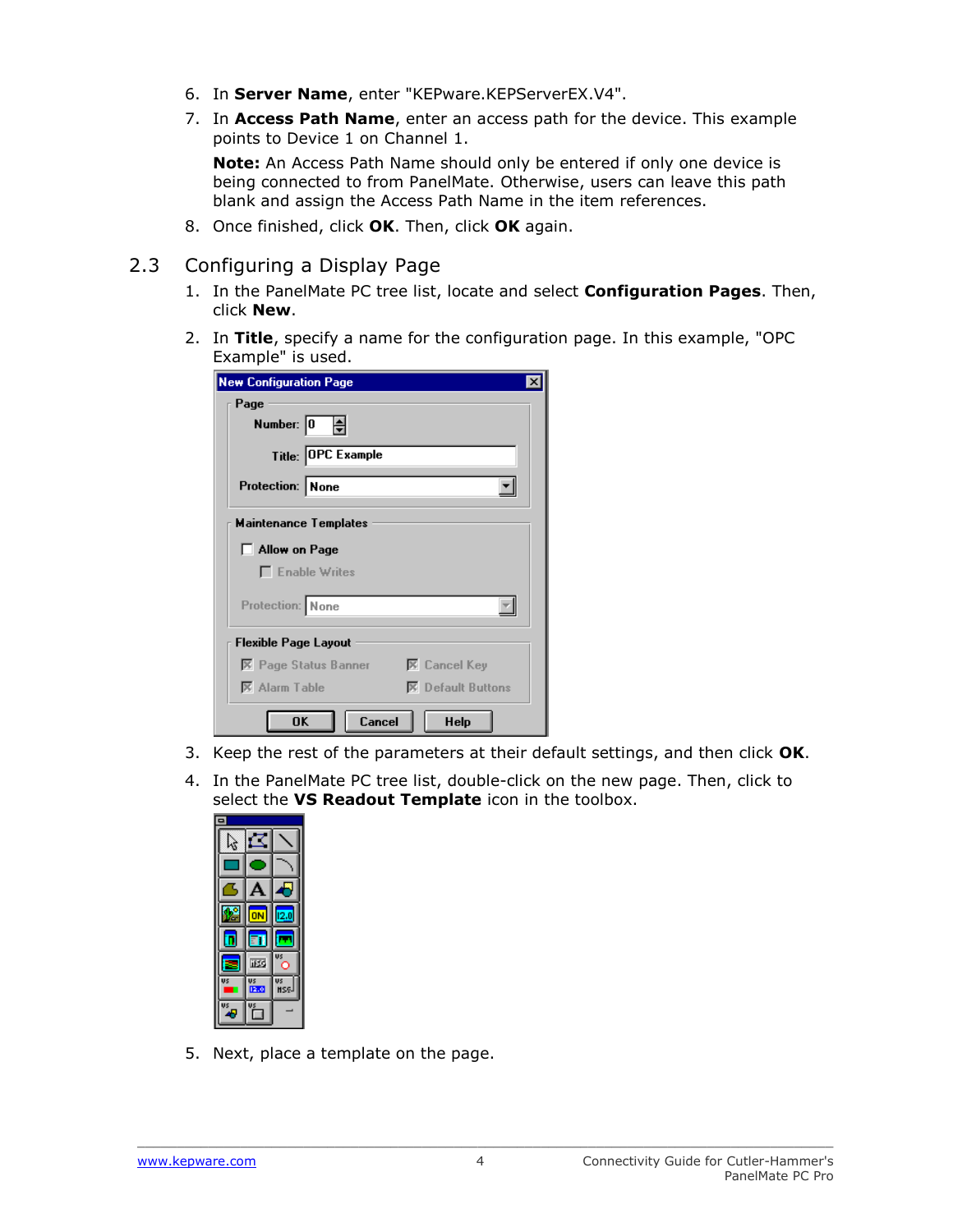6. Then, double-click on the template.



7. Next, open the **Expressions** tab. In **Value**, enter a valid Simulator Tag.

**Note:** The item reference must be encapsulated in square brackets. For example, users who entered an access path when setting up the server connection would enter "[R0]" as the item. Users who left the access path field blank would enter "[Channel\_1.Device\_1.R0]" as the item.

Both examples add the tags dynamically by asking for data addresses that exist without being defined in the device. This works fine when using the default data type for that address. In this example, the tag would be created as a Word (also known as a 16 bit unsigned integer). Tags that do not use the default data type must be defined in the server first in order to specify the appropriate data type. For example, to make the Simulator's R8 register a Float, users must first define a tag in KEPServerEX. It must be assigned an address of R8 and a data type of Float. If this user-defined tag was assigned the name "Float8," then that is what would be used for the tag reference in PanelMate PC Pro. To reference user-defined tags, enter "[Tag\_1]" or "[Channel\_1.Device\_1.Tag\_1]". "Tag\_1" was already created in the server's "simdemo.opf" project.

| <b>Variable-Sized Readout Template</b> |                     | $\boldsymbol{\mathsf{x}}$  |
|----------------------------------------|---------------------|----------------------------|
| VS Readout Attributes                  | <b>Expressions</b>  | <b>Control Definitions</b> |
| <b>Expressions</b>                     |                     |                            |
| Value: [HO]                            |                     |                            |
| High Alarm:                            |                     |                            |
| Low Alarm:                             |                     |                            |
| Deadband Range: 0                      | - 2                 | X Alarm Acknowledge        |
|                                        | Cancel<br><b>OK</b> | Help                       |

8. Once finished, click **OK**.